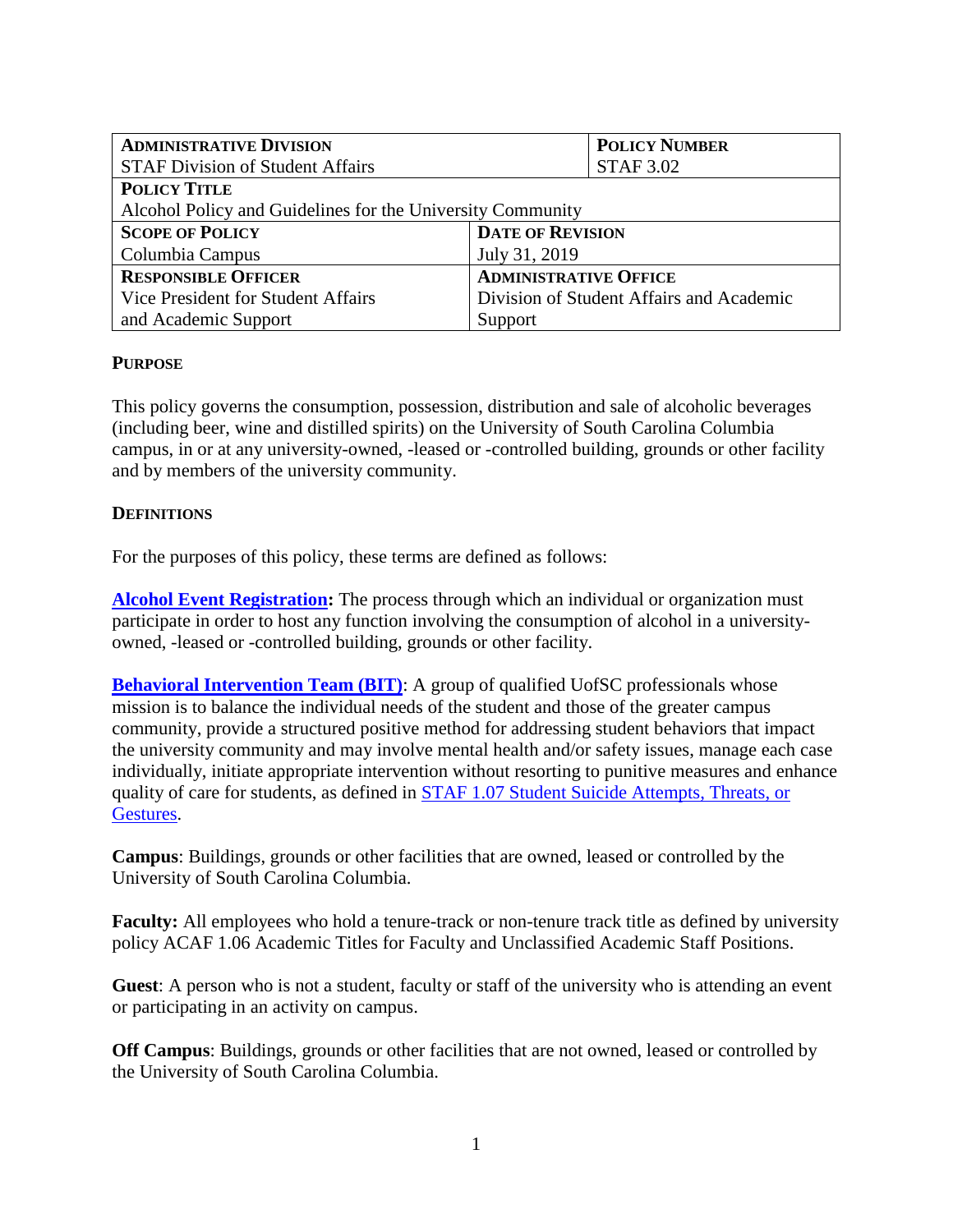**Registered Student Organization**: a student organization that is currently active on the University of South Carolina Campus, has fulfilled all responsibilities of a student organization and represents a group of students who desire to come together to support a particular view, explore common interests or accomplish identified tasks.

**Staff**: All employees who hold a classified State title and a State class or an unclassified academic staff title as defined by university policy ACAF 1.06 Academic Titles for Faculty and Unclassified Academic Staff Positions.

**Student**: A person who is currently enrolled at the university, or who is accepted for admission or readmission to the university, or who has been enrolled at the university in a prior semester or summer session and is eligible to continue enrollment in the semester or summer session that immediately follows, or who is attending an educational program sponsored by the university while that person is on campus, or who engaged in prohibited conduct at a time when the individual met the above criteria. Individuals who are not currently enrolled at the university remain subject to the disciplinary process for conduct that occurred while they were enrolled.

# **POLICY STATEMENT**

As an institution in higher education and in compliance with the Drug-Free Schools and Communities Act of 1989, the University of South Carolina Columbia places significant value on the concepts of healthy and responsible decision-making for all members of the community. The university supports enforcement of South Carolina's laws in regard to consumption, possession and sale of alcoholic beverages. This policy applies to every function or event, including, but not limited to, receptions, dinners, banquets and campus-wide activities sponsored by organizations or individuals associated with the University of South Carolina Columbia.

# **PROCEDURES**

- A. General Guidelines for the University Community
	- 1. No person under the age of 21 may purchase, possess or consume any alcoholic beverages anywhere on the University of South Carolina Columbia campus.
	- 2. Persons of any age may not sell or give any alcoholic beverage to a person under 21 years of age.
	- 3. Persons and their guests 21 years of age and older may possess and consume alcoholic beverages in individual campus residence hall rooms or apartments on campus but not in the common areas of a residence hall on campus (e.g., lounges, lobbies, hallways, balconies, decks, bathrooms, study areas, etc.).
	- 4. Common source containers of alcohol (e.g, kegs or punch that is self-served) are not permitted on the University of South Carolina Columbia campus at any time.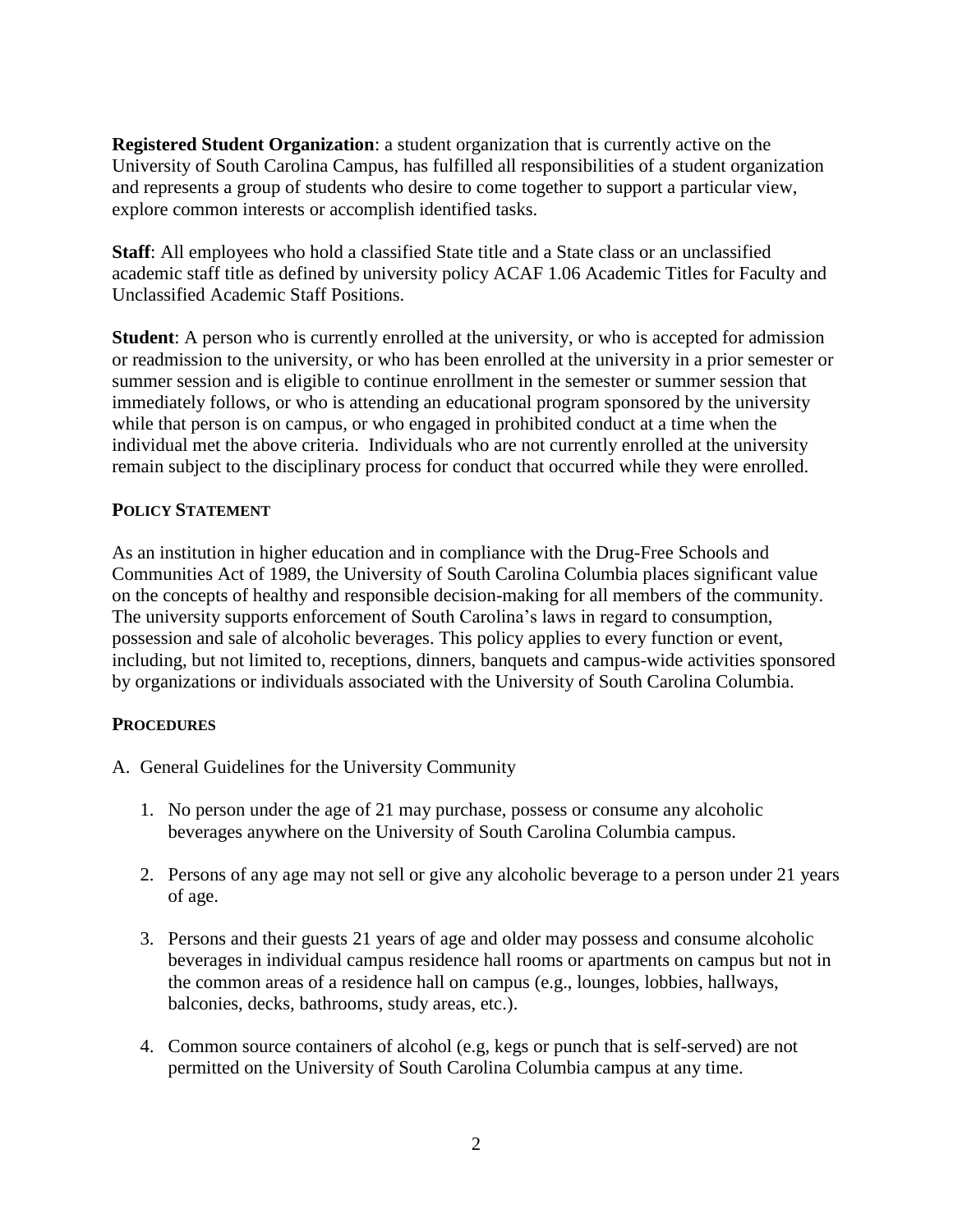- 5. All events sponsored by a university entity that involve alcoholic beverages in universityowned, -leased or -controlled buildings, grounds or other facilities must be registered through the Office of the Dean of Students by submitting the [Alcohol Event Registration](https://sc.edu/about/offices_and_divisions/substance_abuse_prevention_and_education/alcohol-campus-events/index.php)  [Form.](https://sc.edu/about/offices_and_divisions/substance_abuse_prevention_and_education/alcohol-campus-events/index.php) All events with alcohol must include monitoring for legal age, provide food and non-alcoholic drinks, and last no longer than four hours. All events with alcohol must have a trained Event Supervisor from the sponsoring entity who has attended an **Alcohol** [Policy Training Workshop.](https://sc.edu/about/offices_and_divisions/substance_abuse_prevention_and_education/alcohol-campus-events/index.php)
- 6. No alcohol may be served or consumed in any university-owned, -leased or -controlled building, grounds or other facility except as provided in the [Alcohol Event Registration](https://sc.edu/about/offices_and_divisions/substance_abuse_prevention_and_education/alcohol-campus-events/index.php)  [Form.](https://sc.edu/about/offices_and_divisions/substance_abuse_prevention_and_education/alcohol-campus-events/index.php)
- 7. Any container of alcohol being transported must be sealed and covered while on the University of South Carolina Columbia campus.
- 8. No person, organization or corporation may sell any kind of alcoholic beverage on the University of South Carolina Columbia campus, unless there is an alcohol permit to do so.
- 9. Events on campus must purchase and serve alcohol through the contract of a trained, qualified and properly insured caterer or bartender with an appropriate liquor license from the Department of Revenue. University faculty, staff or students are not permitted to serve alcohol unless employed by the contracted bartending service.
- 10. Co-sponsorship with an alcohol distributor, charitable organization or tavern (an establishment generating more than half of its annual gross sales from alcohol) where alcohol is given away, sold or otherwise provided to those present is prohibited.
- B. Guidelines for Students

Students (as defined above) must adhere to **STAF 6.26 Student Code of Conduct** and the General Guidelines for the University Community (Section A of this policy), as well as all federal, state and local laws and ordinances. In addition, students must be aware of the following:

- 1. FERPA/Parental Notification: In the following circumstances, the university may disclose the result of a disciplinary proceeding to a parent or guardian if the student is under the age of 21 at the time of the incident, and the proceeding has resulted in a violation of university drug or alcohol policies or any federal, state or local law:
	- a. a sanction that places the student on housing or conduct probation (official notice that any additional offense may affect the student's ability to live on campus or attend the university) or that results in removal from University Housing or the university (e.g., suspension or expulsion).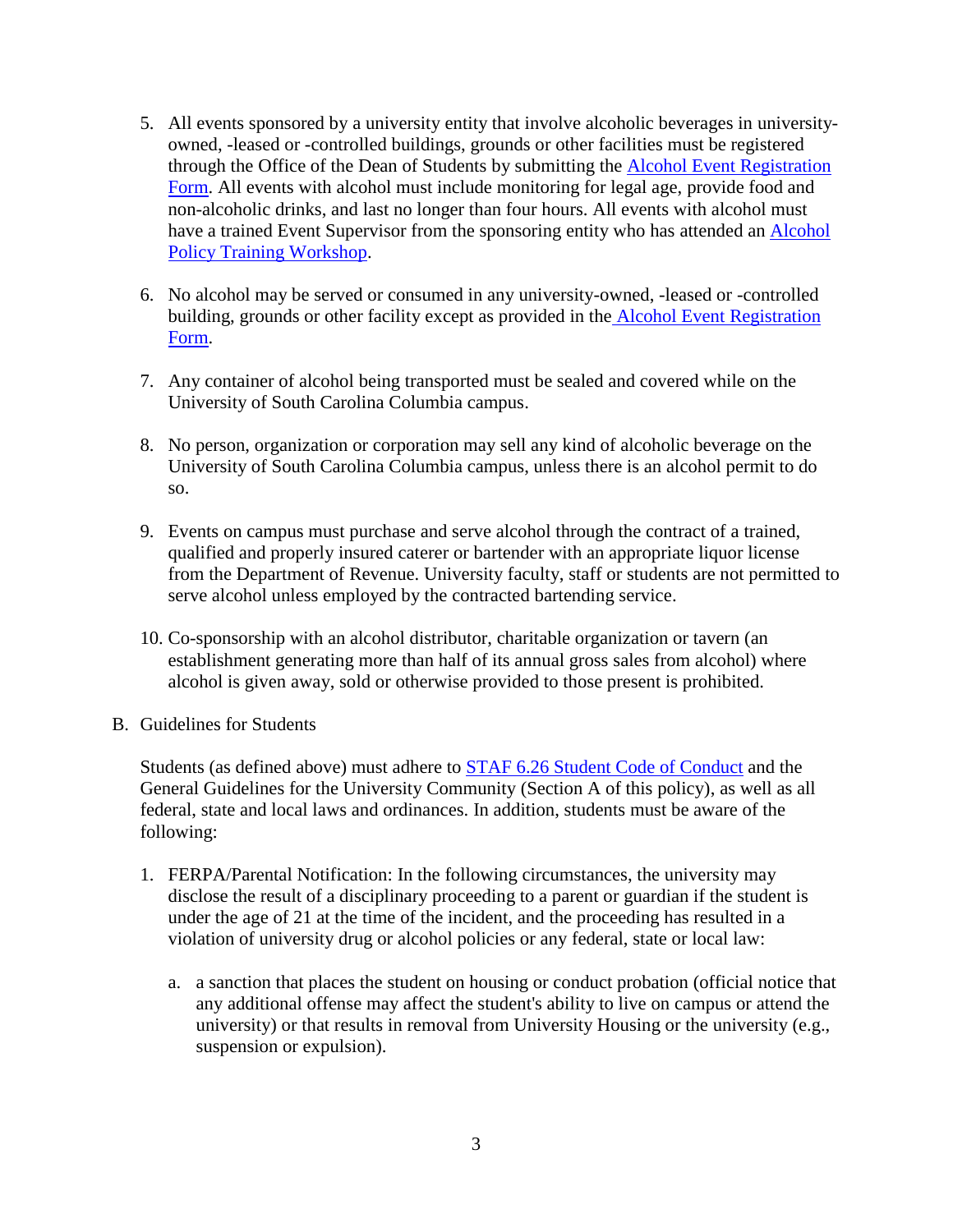- b. the second violation of this Alcohol Policy and/or the alcohol- and drug-related misconduct behaviors in [STAF 6.26 Student Code of Conduct.](http://www.sc.edu/policies/ppm/staf626.pdf)
- c. any incident in which the use of alcohol has resulted in hospitalization. Notification will come from the [Behavioral Intervention Team](https://sc.edu/about/offices_and_divisions/student_affairs/our_initiatives/health_wellness_and_safety/behavior_intervention_team_referral/index.php) chair or designee.

For more information or for a [FERPA Waiver to Release](https://www.sc.edu/about/offices_and_divisions/registrar/transcripts_and_records/privacy/ferpa/index.php) Information, refer to the [Office of Student Conduct.](https://sc.edu/about/offices_and_divisions/student_conduct_and_academic_integrity/index.php)

- 2. Students arrested off campus may be subject to university disciplinary action when their conduct violates university standards. Failure to report this information to the [Office of](http://sc.edu/about/offices_and_divisions/student_conduct_and_academic_integrity/index.php)  [Student Conduct](http://sc.edu/about/offices_and_divisions/student_conduct_and_academic_integrity/index.php) can result in a "Failure to Comply" charge and may result in further disciplinary action.
- 3. Sanctions
	- a. Students and/or student organizations are responsible for abiding by university policies, including the [STAF 6.26 Student Code of Conduct,](http://www.sc.edu/policies/staf626.pdf) as well as all state and federal laws and ordinances, whether on or off campus. Failure to do so can result in criminal, civil and university proceedings and sanctions.
	- b. Students and student organizations that are in violation of the law are also violating the [STAF 6.26 Student Code of Conduct](http://www.sc.edu/policies/staf626.pdf) and can be held accountable under both the legal system and the university.
	- c. Suspected violations of the Alcohol Policy, as well as the [STAF 6.26 Student Code of](http://www.sc.edu/policies/staf626.pdf)  [Conduct,](http://www.sc.edu/policies/staf626.pdf) will be referred to appropriate university offices.
	- d. Sanctions for the violation of university policies are based on the severity and frequency of the violation. Sanctions may include, but are not limited to:
		- completion of educational and risk reduction programs
		- fines
		- community service
		- probation
		- individual screenings
		- research papers
		- educational counseling groups
		- suspension of student organization status
		- suspension from use of university facilities for a designated time period
		- appropriate probation conditions in order to maintain one's student or organizational status
- C. Guidelines for Student Organizations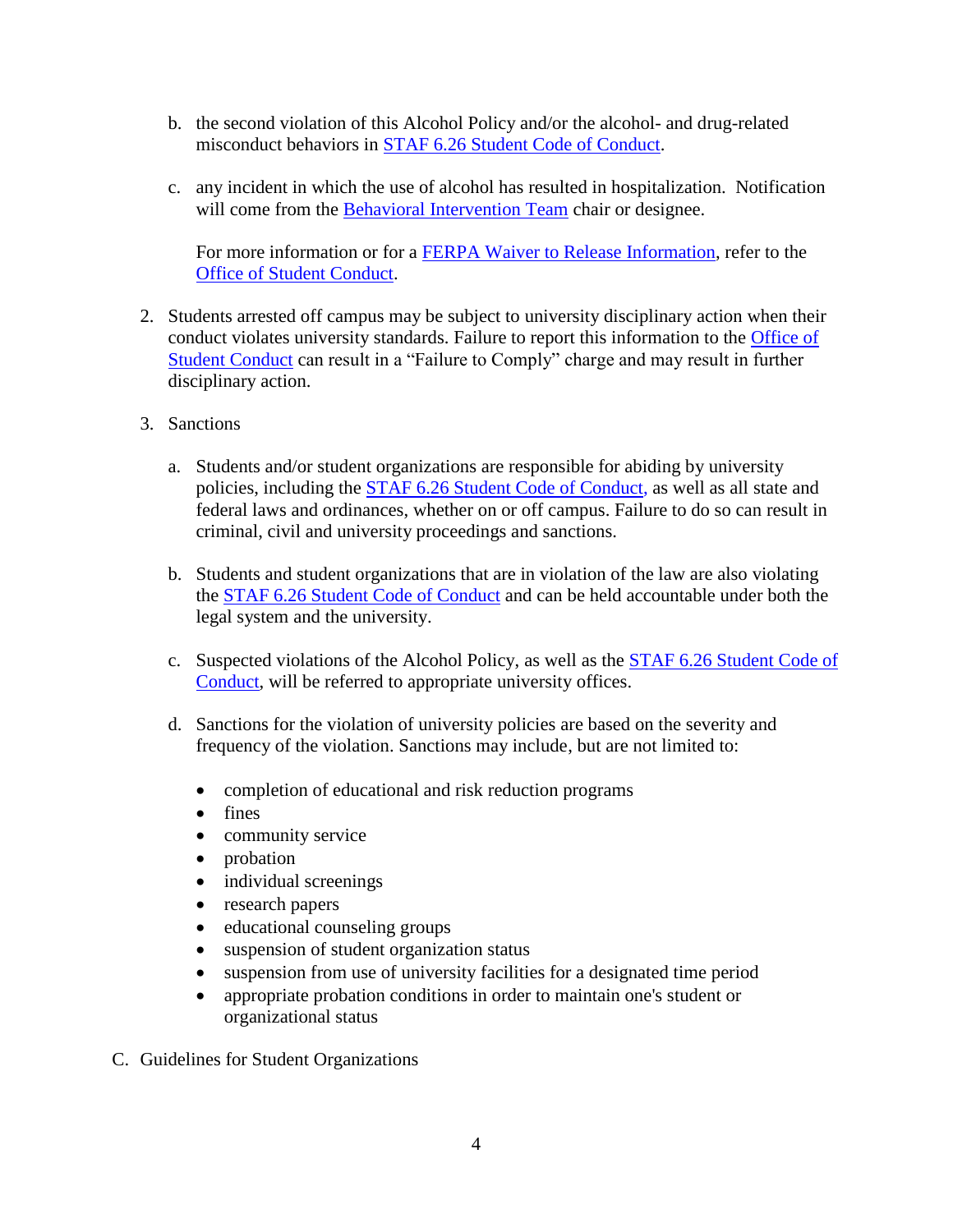- 1. Student organizations hosting an event must adhere to the General Guidelines for the University Community (Section A of this policy), as well as all federal, state and local laws and ordinances.
- 2. For guidelines on promoting events, please refer to Section I of this policy, located below.
- 3. These guidelines are minimum standards. Student organizations and groups are encouraged to adopt standards that go beyond the minimum requirements of this policy.
- 4. Sanctions for student organizations failing to abide by these polices are listed above in the student section and noted accordingly.
- D. Guidelines for Faculty, Staff and University Guests
	- 1. Faculty and staff must adhere to the General Guidelines for the University Community (Section A of this policy) and [HR 1.01 Drug-Free Workplace.](http://www.sc.edu/policies/ppm/hr101.pdf)
	- 2. Guests occupying university-owned, -leased or -controlled buildings, grounds or other facilities must abide by university policies and federal, state and local laws.
	- 3. Failure to follow established guidelines and policies will be addressed by the faculty or staff member's department or law enforcement, as appropriate.
- E. Funds
	- 1. No student activity fee or other university-collected fee will be used to purchase alcohol for use on or off campus.
	- 2. No other funds of an officially-recognized student organization deposited or administered through the [Leadership and Service Center](https://sc.edu/about/offices_and_divisions/leadership_and_service_center/student_organizations/index.php) may be used to purchase alcohol for use on or off campus.
- F. Promotional Guidelines
	- 1. Advertisements that promote or allude to alcohol use as an incentive to attract participants (e.g., bar nights, free alcohol, drink specials, etc.) are prohibited in all university publications and other media, whether print or digital.
	- 2. Materials posted or distributed may not glorify, edify, promote or support the use, sale or consumption of alcohol and illegal drugs. These materials may not display trademarks and/or brand names of alcohol or illegal drug products.